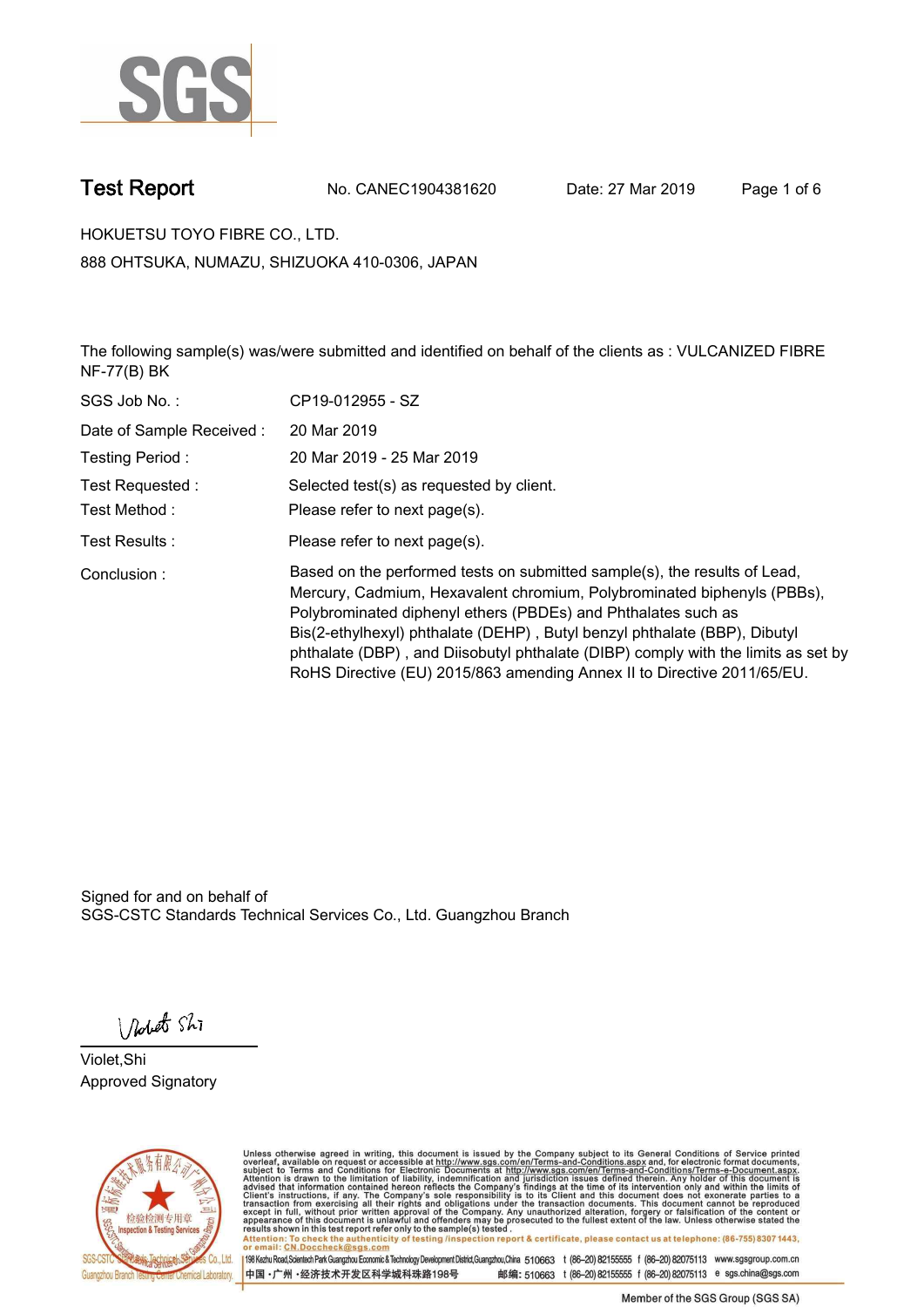

**Test Report. No. CANEC1904381620 Date: 27 Mar 2019. Page 2 of 6.**

**Test Results :.**

**Test Part Description :.**

| Specimen No.    | SGS Sample ID    | <b>Description</b> |
|-----------------|------------------|--------------------|
| SN <sub>1</sub> | CAN19-043816.014 | Black material     |

**Remarks :.(1) 1 mg/kg = 1 ppm = 0.0001%.**

**(2) MDL = Method Detection Limit.**

**(3) ND = Not Detected ( < MDL ).**

**(4) "-" = Not Regulated.**

### **RoHS Directive (EU) 2015/863 amending Annex II to Directive 2011/65/EU.**

**Test Method :. With reference to IEC 62321-4:2013+A1:2017, IEC 62321-5:2013, IEC 62321-7-2:2017 , IEC 62321-6:2015 and IEC 62321-8:2017, analyzed by ICP-OES , UV-Vis and GC-MS ..**

| Test Item(s)               | <u>Limit</u>             | <u>Unit</u> | <b>MDL</b>               | <u>014</u> |
|----------------------------|--------------------------|-------------|--------------------------|------------|
| Cadmium (Cd)               | 100                      | mg/kg       | 2                        | <b>ND</b>  |
| Lead (Pb)                  | 1,000                    | mg/kg       | $\overline{2}$           | <b>ND</b>  |
| Mercury (Hg)               | 1,000                    | mg/kg       | 2                        | <b>ND</b>  |
| Hexavalent Chromium (CrVI) | 1,000                    | mg/kg       | 8                        | <b>ND</b>  |
| Sum of PBBs                | 1,000                    | mg/kg       | $\overline{\phantom{a}}$ | <b>ND</b>  |
| Monobromobiphenyl          |                          | mg/kg       | 5                        | <b>ND</b>  |
| Dibromobiphenyl            | $\overline{\phantom{a}}$ | mg/kg       | 5                        | <b>ND</b>  |
| Tribromobiphenyl           | $\overline{\phantom{a}}$ | mg/kg       | 5                        | <b>ND</b>  |
| Tetrabromobiphenyl         | $\overline{\phantom{a}}$ | mg/kg       | 5                        | <b>ND</b>  |
| Pentabromobiphenyl         | -                        | mg/kg       | 5                        | <b>ND</b>  |
| Hexabromobiphenyl          |                          | mg/kg       | 5                        | <b>ND</b>  |
| Heptabromobiphenyl         | -                        | mg/kg       | 5                        | <b>ND</b>  |
| Octabromobiphenyl          | ۰                        | mg/kg       | 5                        | <b>ND</b>  |
| Nonabromobiphenyl          |                          | mg/kg       | 5                        | <b>ND</b>  |
| Decabromobiphenyl          |                          | mg/kg       | 5                        | <b>ND</b>  |
| Sum of PBDEs               | 1,000                    | mg/kg       | $\overline{\phantom{a}}$ | <b>ND</b>  |
| Monobromodiphenyl ether    |                          | mg/kg       | 5                        | <b>ND</b>  |
| Dibromodiphenyl ether      | $\overline{\phantom{a}}$ | mg/kg       | 5                        | <b>ND</b>  |
| Tribromodiphenyl ether     | $\overline{\phantom{a}}$ | mg/kg       | 5                        | <b>ND</b>  |
| Tetrabromodiphenyl ether   |                          | mg/kg       | 5                        | <b>ND</b>  |
| Pentabromodiphenyl ether   |                          | mg/kg       | 5                        | <b>ND</b>  |
|                            |                          |             |                          |            |



Unless otherwise agreed in writing, this document is issued by the Company subject to its General Conditions of Service printed<br>overleaf, available on request or accessible at http://www.sgs.com/en/Terms-and-Conditions.asp Attention: To check the authenticity of testing /inspection report & certificate, please contact us at telephone: (86-755) 8307 1443,<br>Attention: To check the authenticity of testing /inspection report & certificate, please

198 Kezhu Road,Scientech Park Guangzhou Economic & Technology Development District,Guangzhou,China 510663 t (86-20) 82155555 f (86-20) 82075113 www.sgsgroup.com.cn 邮编: 510663 t (86-20) 82155555 f (86-20) 82075113 e sgs.china@sgs.com 中国·广州·经济技术开发区科学城科珠路198号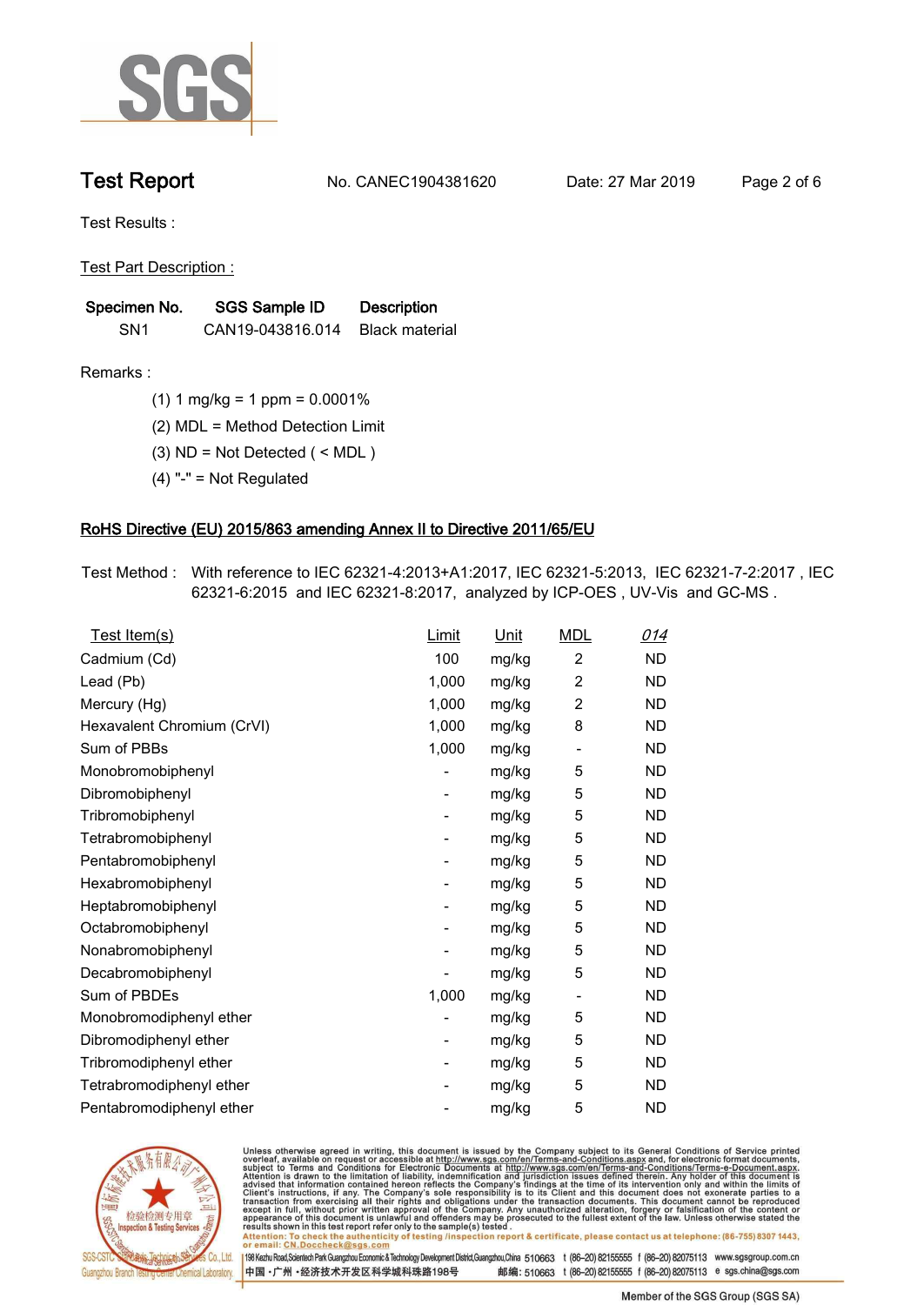

| <b>Test Report</b>                  | No. CANEC1904381620<br>Date: 27 Mar 2019 |       | Page 3 of 6 |            |  |
|-------------------------------------|------------------------------------------|-------|-------------|------------|--|
| Test Item(s)                        | Limit                                    | Unit  | <b>MDL</b>  | <u>014</u> |  |
| Hexabromodiphenyl ether             | ٠                                        | mg/kg | 5           | <b>ND</b>  |  |
| Heptabromodiphenyl ether            | ۰                                        | mg/kg | 5           | <b>ND</b>  |  |
| Octabromodiphenyl ether             | ۰                                        | mg/kg | 5           | <b>ND</b>  |  |
| Nonabromodiphenyl ether             | -                                        | mg/kg | 5           | <b>ND</b>  |  |
| Decabromodiphenyl ether             | ٠                                        | mg/kg | 5           | <b>ND</b>  |  |
| Dibutyl phthalate (DBP)             | 1.000                                    | mg/kg | 50          | <b>ND</b>  |  |
| Butyl benzyl phthalate (BBP)        | 1.000                                    | mg/kg | 50          | <b>ND</b>  |  |
| Bis (2-ethylhexyl) phthalate (DEHP) | 1.000                                    | mg/kg | 50          | <b>ND</b>  |  |
| Diisobutyl Phthalates (DIBP)        | 1.000                                    | mg/kg | 50          | <b>ND</b>  |  |

**Notes :.**

**(1) The maximum permissible limit is quoted from RoHS Directive (EU) 2015/863.IEC 62321 series is equivalent to EN 62321 series** 

**http://www.cenelec.eu/dyn/www/f?p=104:30:1742232870351101::::FSP\_ORG\_ID,FSP\_LANG\_ID:12586 37,25.**



Unless otherwise agreed in writing, this document is issued by the Company subject to its General Conditions of Service printed<br>overleaf, available on request or accessible at http://www.sgs.com/en/Terms-and-Conditions.asp Attention: To check the authenticity of testing /inspection report & certificate, please contact us at telephone: (86-755) 8307 1443,<br>Attention: To check the authenticity of testing /inspection report & certificate, please

198 Kezhu Road,Scientech Park Guangzhou Economic & Technology Development District,Guangzhou,China 510663 t (86-20) 82155555 f (86-20) 82075113 www.sgsgroup.com.cn 中国·广州·经济技术开发区科学城科珠路198号 邮编: 510663 t (86-20) 82155555 f (86-20) 82075113 e sgs.china@sgs.com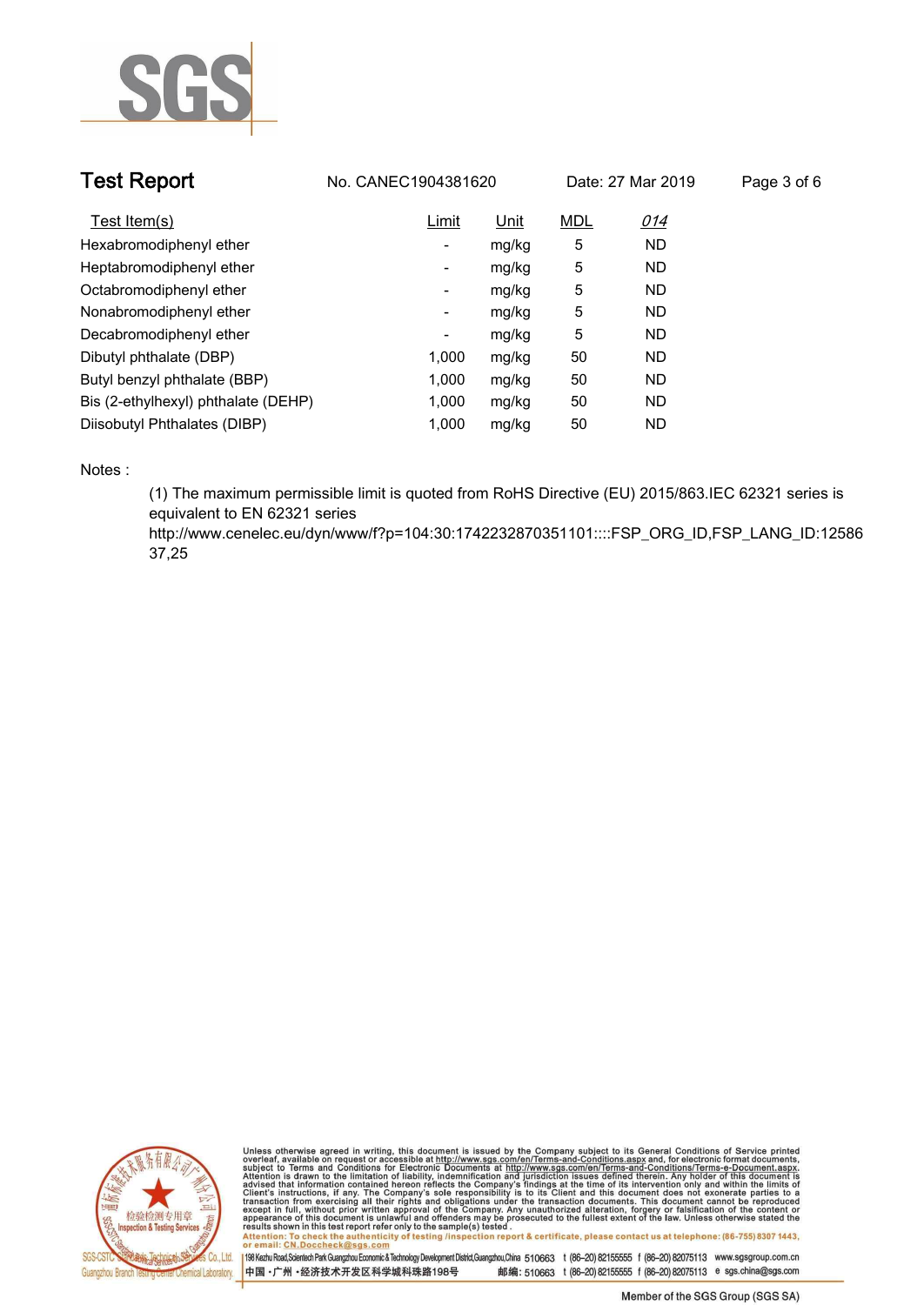

**Test Report. No. CANEC1904381620** Date: 27 Mar 2019 Page 4 of 6

## **ATTACHMENTS Pb/Cd/Hg/Cr6+/PBBs/PBDEs Testing Flow Chart**

**1) These samples were dissolved totally by pre-conditioning method according to below flow chart. (Cr6+ and PBBs/PBDEs test method excluded).**





Unless otherwise agreed in writing, this document is issued by the Company subject to its General Conditions of Service printed<br>overleaf, available on request or accessible at http://www.sgs.com/en/Terms-and-Conditions.asp résults shown in this test report refer only to the sample(s) tésted .<br>Attention: To check the authenticity of testing /inspection report & certificate, please contact us at telephone: (86-755) 8307 1443,<br>or email: <u>CN.Doc</u>

198 Kezhu Road,Scientech Park Guangzhou Economic & Technology Development District,Guangzhou,China 510663 t (86-20) 82155555 f (86-20) 82075113 www.sgsgroup.com.cn

邮编: 510663 t (86-20) 82155555 f (86-20) 82075113 e sgs.china@sgs.com 中国·广州·经济技术开发区科学城科珠路198号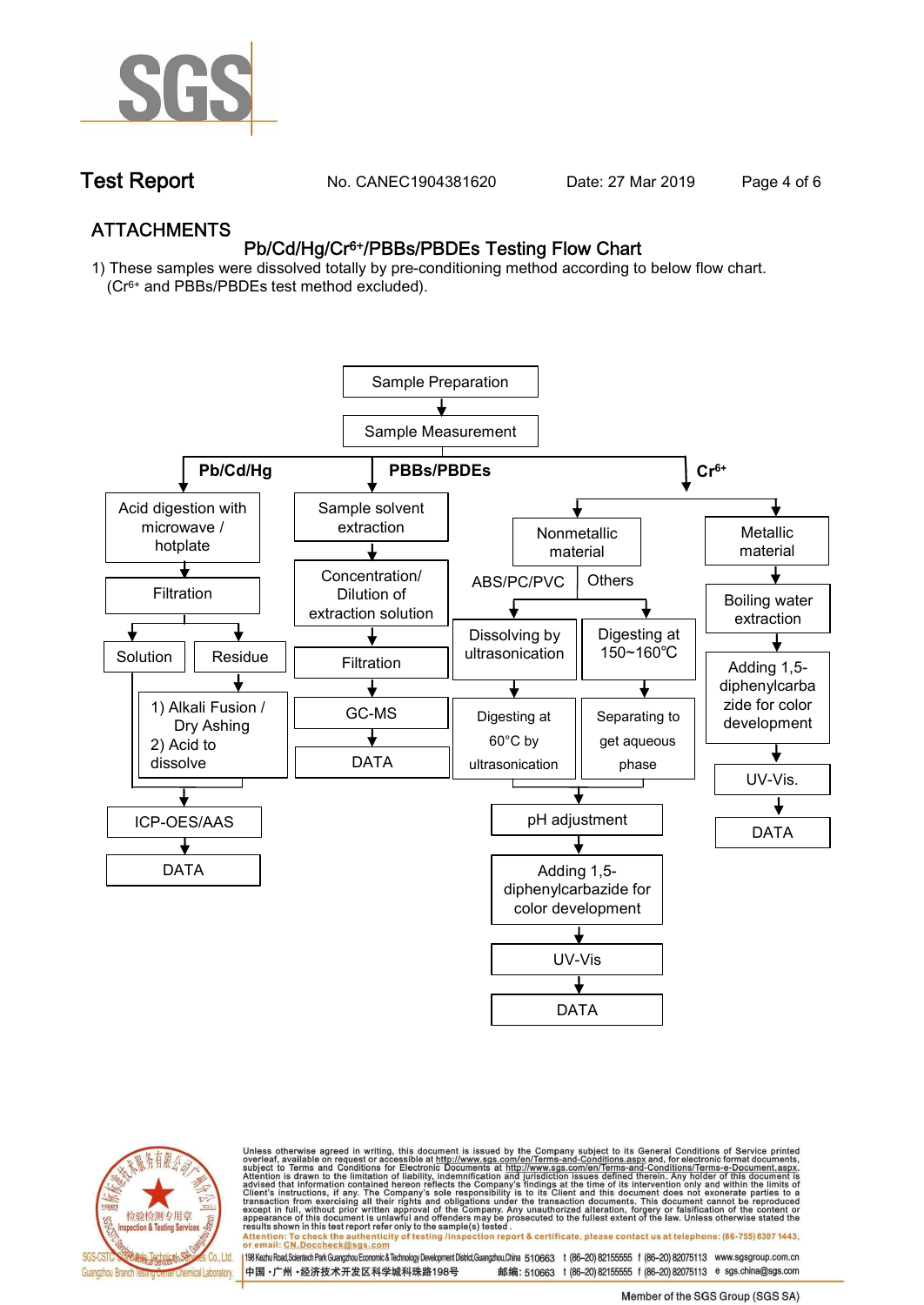

**Test Report. No. CANEC1904381620 Date: 27 Mar 2019. Page 5 of 6.**

# **ATTACHMENTS Phthalates Testing Flow Chart**





Unless otherwise agreed in writing, this document is issued by the Company subject to its General Conditions of Service printed<br>overleaf, available on request or accessible at http://www.sgs.com/en/Terms-and-Conditions.asp results shown in this test report refer only to the sample(s) tested .<br>Attention: To check the authenticity of testing /inspection report & certificate, please contact us at telephone: (86-755) 8307 1443,<br>or email: <u>CN.Doc</u>

198 Kezhu Road,Scientech Park Guangzhou Economic & Technology Development District,Guangzhou,China 510663 t (86-20) 82155555 f (86-20) 82075113 www.sgsgroup.com.cn 中国·广州·经济技术开发区科学城科珠路198号 邮编: 510663 t (86-20) 82155555 f (86-20) 82075113 e sgs.china@sgs.com